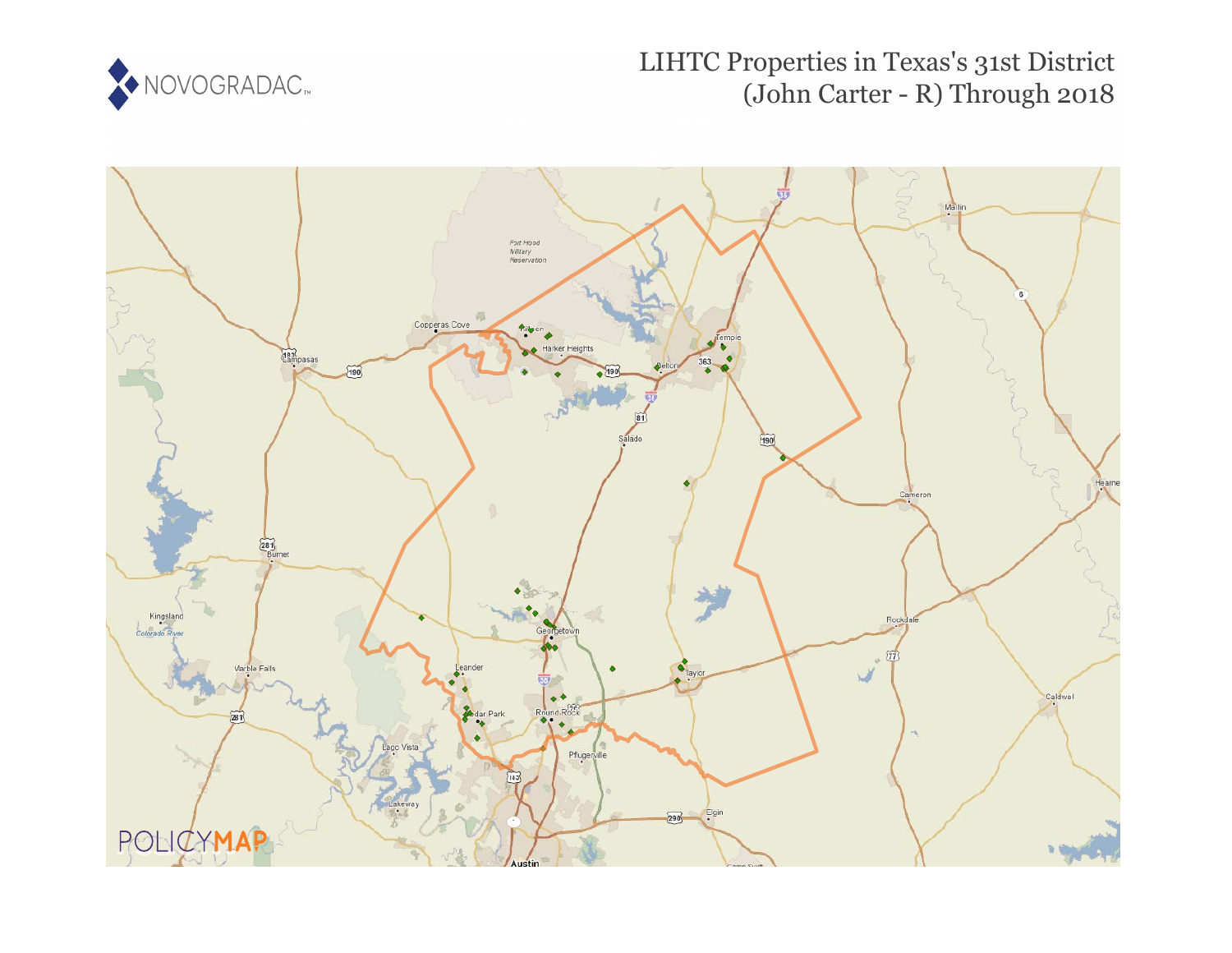| <b>Project Name</b>                           | <b>Address</b>                  | <b>City</b>       | <b>State</b>             | <b>Zip Code</b> | Nonprofit<br><b>Sponsor</b> | <b>Allocation</b><br>Year | <b>Annual</b><br><b>Allocated</b><br><b>Amount</b> | <b>Year Placed</b><br>in Service | <b>Construction Type</b> | <b>Total</b><br><b>Units</b> | Low<br><b>Income</b><br><b>Units</b> | <b>Rent or</b><br>Income<br><b>Ceiling</b> | <b>Credit</b><br><b>Percentage</b> | Tax-<br><b>Exempt</b><br><b>Bond</b> | <b>HUD Multi-Family</b><br><b>Financing/Rental</b><br><b>Assistance</b> |
|-----------------------------------------------|---------------------------------|-------------------|--------------------------|-----------------|-----------------------------|---------------------------|----------------------------------------------------|----------------------------------|--------------------------|------------------------------|--------------------------------------|--------------------------------------------|------------------------------------|--------------------------------------|-------------------------------------------------------------------------|
| <b>LEANDER STATION SENIOR</b><br>VILLAGE      | 11450 OLD 2243 W                | <b>LEANDER</b>    | $\mathcal{T}\mathcal{X}$ | 78641           | $\rm No$                    | 2009                      | $\$0$                                              | 2011                             | Not Indicated            | 192                          | 192                                  |                                            | 60% AMGI Not Indicated No          |                                      |                                                                         |
| FAIRWAYS AT SAMMONS PARK                      | 2201 W ADAMS AVE                | <b>TEMPLE</b>     | TX                       | 76504           | $_{\rm No}$                 | 2010                      | S <sub>0</sub>                                     | 2012                             | Not Indicated            | 92                           | 92                                   |                                            | 60% AMGI Not Indicated             | No                                   |                                                                         |
| MAIN STREET COMMONS<br><b>SENIOR</b>          | 3700 N MAIN ST                  | <b>TAYLOR</b>     | TX                       | 76574           | $\mathbf{N}\mathbf{o}$      | 2011                      | S <sub>0</sub>                                     | 2013                             | Not Indicated            | 75                           | 75                                   |                                            | 60% AMGI Not Indicated No          |                                      |                                                                         |
| SAN GABRIEL APTS                              | 1100 LEANDER RD                 | GEORGETOWN        | TX                       | 78628           | $\mathbf {No}$              | 2012                      | \$117,126                                          | 2013                             | Not Indicated            | 136                          | 136                                  | 60% AMGI                                   | $70$ % present<br>value            | $\rm No$                             | No                                                                      |
| <b>WATERS AT SUNRISE</b>                      | 2750 SUNRISE RD                 | <b>ROUND ROCK</b> | TX                       |                 | $\mathbf{No}$               | 2014                      | \$0\$                                              | Insufficient<br>Data             | New Construction         | $\mathbf 0$                  | $\bf{0}$                             |                                            | 60% AMGI Not Indicated No          |                                      |                                                                         |
| WHITESTONE & TAMARIC APTS 601 DORIS LN        |                                 | <b>CEDAR PARK</b> | TX                       | 78613           | No                          | 2014                      | $\boldsymbol{\mathsf{S}}\boldsymbol{\mathsf{0}}$   | Insufficient<br>Data             | Acquisition and Rehab 0  |                              | $\bf{0}$                             |                                            | 60% AMGI Not Indicated             | No                                   |                                                                         |
| <b>OAK RIDGE APTS</b>                         | <b>NOLAN RIDGE DR</b>           | <b>NOLANVILLE</b> | TX                       |                 | No                          | 2013                      | \$0\$                                              | Insufficient<br>Data             | Not Indicated            | 48                           | 48                                   |                                            | 60% AMGI Not Indicated No          |                                      |                                                                         |
| WATERS AT WILLOW RUN APTS                     | 15433 FM 1325                   | <b>AUSTIN</b>     | TX                       | 78728           | No                          | 2013                      | $\boldsymbol{\mathsf{S}}\boldsymbol{\mathsf{0}}$   | Insufficient<br>Data             | Not Indicated            | 242                          | 242                                  |                                            | 60% AMGI Not Indicated             | No                                   |                                                                         |
| <b>BLUFFS LANDING SENIOR</b><br>VILLAGE       | 3201 BLUFFS LANDING<br>WAY      | ROUND ROCK        | TX                       | 78665           |                             | Insufficient<br>Data      | ${\bf S0}$                                         | Insufficient<br>Data             | Not Indicated            | 143                          | $\mathbf 0$                          |                                            | Not Indicated                      |                                      |                                                                         |
| CANYON CREEK TOWN HOMES                       | 1476 CANYON CREEK<br>DR         | <b>TEMPLE</b>     | TX                       | 76502           |                             | Insufficient<br>Data      | ${\bf S0}$                                         | Insufficient<br>Data             | Not Indicated            | 199                          | $\bf{0}$                             |                                            | Not Indicated                      |                                      |                                                                         |
| <b>HOLLAND HOUSE APTS</b>                     | 616 JOSEPHINE                   | <b>HOLLAND</b>    | TX                       | 76534           | No                          | 2009                      | $\$0$                                              | Insufficient<br>Data             | Not Indicated            | 68                           | 68                                   |                                            | 60% AMGI Not Indicated No          |                                      |                                                                         |
| MARIPOSA AT RIVER BEND<br><b>APTSNT HOMES</b> | 121 RIVER BEND DR               | GEORGETOWN        | TX                       | 78628           |                             | Insufficient<br>Data      | $\$0$                                              | Insufficient<br>Data             | Not Indicated            | 198                          | $\bf{0}$                             |                                            | Not Indicated                      |                                      |                                                                         |
| <b>HENNA TOWNHOMES</b>                        | 2500 LOUIS HENNA<br><b>BLVD</b> | <b>ROUND ROCK</b> | TX                       | 78664           | No                          | 1997                      | $\boldsymbol{\mathsf{S}}\boldsymbol{\mathsf{0}}$   | 1999                             | New Construction         | 161                          | 160                                  |                                            | 70 % present<br>value              | No                                   |                                                                         |
| <b>MEADOW RIDGE APTS</b>                      | 2501 LOUIS HENNA<br><b>BLVD</b> | <b>ROUND ROCK</b> | TX                       | 78664           | No                          | 1997                      | $\boldsymbol{\mathsf{S}}\boldsymbol{\mathsf{0}}$   | 1999                             | New Construction         | 232                          | 95                                   |                                            | 30 % present<br>value              | Yes                                  |                                                                         |

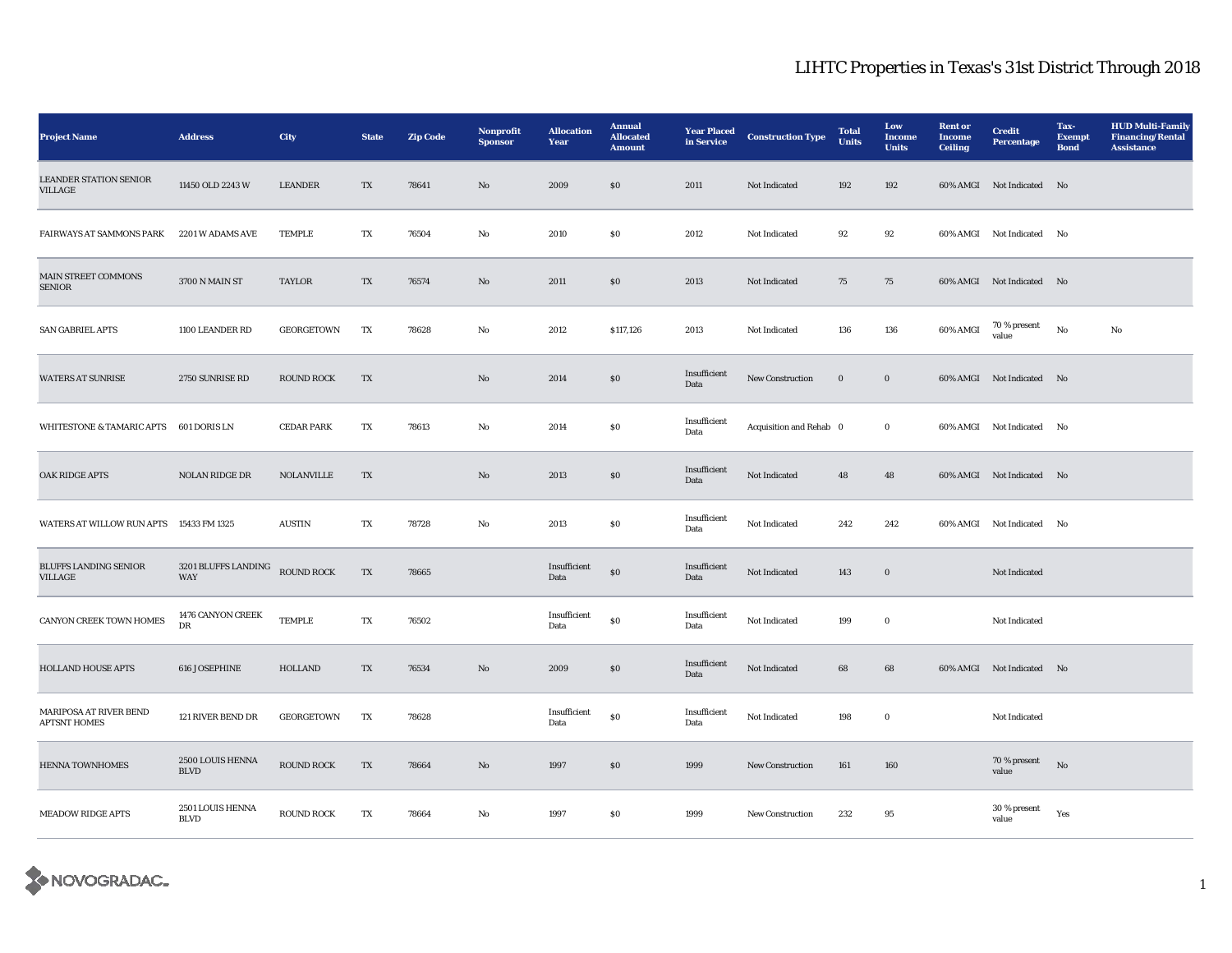| <b>Project Name</b>                                          | <b>Address</b>                   | City              | <b>State</b>            | <b>Zip Code</b> | Nonprofit<br><b>Sponsor</b> | <b>Allocation</b><br>Year | <b>Annual</b><br><b>Allocated</b><br><b>Amount</b> | <b>Year Placed</b><br>in Service | <b>Construction Type</b> | <b>Total</b><br>Units | Low<br><b>Income</b><br><b>Units</b> | <b>Rent or</b><br><b>Income</b><br><b>Ceiling</b> | <b>Credit</b><br><b>Percentage</b> | Tax-<br><b>Exempt</b><br><b>Bond</b> | <b>HUD Multi-Family</b><br><b>Financing/Rental</b><br><b>Assistance</b> |
|--------------------------------------------------------------|----------------------------------|-------------------|-------------------------|-----------------|-----------------------------|---------------------------|----------------------------------------------------|----------------------------------|--------------------------|-----------------------|--------------------------------------|---------------------------------------------------|------------------------------------|--------------------------------------|-------------------------------------------------------------------------|
| VILLAGE AT FOX CREEK                                         | 2900 ILLINOIS AVE                | <b>KILLEEN</b>    | TX                      | 76543           | $\mathbf{N}\mathbf{o}$      | 1997                      | $\boldsymbol{\mathsf{S}}\boldsymbol{\mathsf{O}}$   | 1999                             | New Construction         | 128                   | 128                                  |                                                   | 70 % present<br>value              | $_{\rm No}$                          |                                                                         |
| <b>VERANDA APTS</b>                                          | 1101 N TWIN CREEK DR KILLEEN     |                   | TX                      | 76543           |                             | 1999                      | $\$0$                                              | 2000                             | New Construction         | 88                    | 88                                   |                                                   | 70 % present<br>value              | $_{\rm No}$                          |                                                                         |
| <b>GEORGETOWN PLACE APTS</b>                                 | 805 QUAIL VALLEY DR GEORGETOWN   |                   | TX                      | 78626           | Yes                         | 1999                      | $\$0$                                              | 2001                             | <b>New Construction</b>  | 105                   | 105                                  |                                                   | 70 % present<br>value              | $_{\rm No}$                          |                                                                         |
| <b>CEDAR PARK TOWNHOMES</b>                                  | <b>400 E CYPRESS CREEK</b><br>RD | <b>CEDAR PARK</b> | $\mathbf{T} \mathbf{X}$ | 78613           |                             | 2000                      | ${\bf S0}$                                         | 2002                             | Not Indicated            | 220                   | 132                                  |                                                   | Not Indicated                      |                                      |                                                                         |
| <b>RED HILLS VILLAS</b>                                      | 1401 S A W GRIMES<br><b>BLVD</b> | <b>ROUND ROCK</b> | TX                      | 78664           |                             | 2000                      | \$0\$                                              | 2002                             | Not Indicated            | 168                   | 168                                  |                                                   | Not Indicated                      |                                      |                                                                         |
| VILLAGE AT MEADOWBEND APTS 2787 S MLK DR                     |                                  | <b>TEMPLE</b>     | TX                      | 76504           | No                          | 2001                      | ${\bf S0}$                                         | 2003                             | New Construction         | 138                   | 103                                  |                                                   | 70 % present<br>value              | No                                   |                                                                         |
| CYPRESS CREEK AT LAKELINE AP12101 S LAKELINE BLVD CEDAR PARK |                                  |                   | TX                      | 78613           | $\mathbf{N}\mathbf{o}$      | 2002                      | $\boldsymbol{\mathsf{S}}\boldsymbol{\mathsf{O}}$   | 2004                             | <b>New Construction</b>  | 236                   | 236                                  |                                                   | 30 % present<br>value              | Yes                                  |                                                                         |
| RANCH AT CEDAR PARK                                          | 1301 W WHITESTONE<br><b>BLVD</b> | <b>CEDAR PARK</b> | TX                      | 78613           | No                          | 2003                      | $\boldsymbol{\mathsf{S}}\boldsymbol{\mathsf{O}}$   | 2004                             | New Construction         | 180                   | 180                                  |                                                   | 30 % present<br>value              | Yes                                  |                                                                         |
| STONE RANCH APT HOMES                                        | 4401 E RANCIER AVE               | <b>KILLEEN</b>    | TX                      | 76543           | $\mathbf{No}$               | 2003                      | $\boldsymbol{\mathsf{S}}\boldsymbol{\mathsf{O}}$   | 2005                             | New Construction         | 152                   | 129                                  |                                                   | 70 % present<br>value              | $\rm No$                             |                                                                         |
| <b>CHISHOLM TRAIL SENIOR</b><br>VILLAGE                      | 1003 W MLK JR AVE                | <b>BELTON</b>     | TX                      | 76513           |                             | 2004                      | \$415,000                                          | 2006                             | <b>New Construction</b>  | 60                    | 54                                   | 60% AMGI                                          | 70 % present<br>value              |                                      |                                                                         |
| VILLAGE AT MEADOWBEND APTS 1638 CASE RD<br>П                 |                                  | <b>TEMPLE</b>     | TX                      | 76504           |                             | 2004                      | \$656,486                                          | 2006                             | New Construction         | $\bf{99}$             | 79                                   | $60\%$ AMGI                                       | 70 % present<br>value              |                                      |                                                                         |
| <b>COUNTRY LANE SENIORS-</b><br><b>TEMPLE COMMUNITY</b>      | 2916 COUNTRY LN DR TEMPLE        |                   | TX                      | 76504           | No                          | 2005                      | \$889,327                                          | 2007                             | New Construction         | 102                   | 98                                   | 60% AMGI                                          | 70 % present<br>value              | No                                   |                                                                         |
| CYPRESS CREEK AT RIVER BEND 120 RIVER BEND DR                |                                  | <b>GEORGETOWN</b> | TX                      | 78628           | $\mathbf{N}\mathbf{o}$      | 2006                      | \$555,569                                          | 2007                             | <b>New Construction</b>  | 180                   | 180                                  | $60\%$ AMGI                                       | $30\,\%$ present<br>value          | Yes                                  |                                                                         |
| SAN GABRIEL SENIOR VILLAGE 2101 RAILROAD ST                  |                                  | <b>GEORGETOWN</b> | TX                      | 78626           | No                          | 2005                      | \$712,154                                          | 2007                             | New Construction         | 100                   | 100                                  | 60% AMGI                                          | $70$ % present<br>value            | $_{\rm No}$                          |                                                                         |

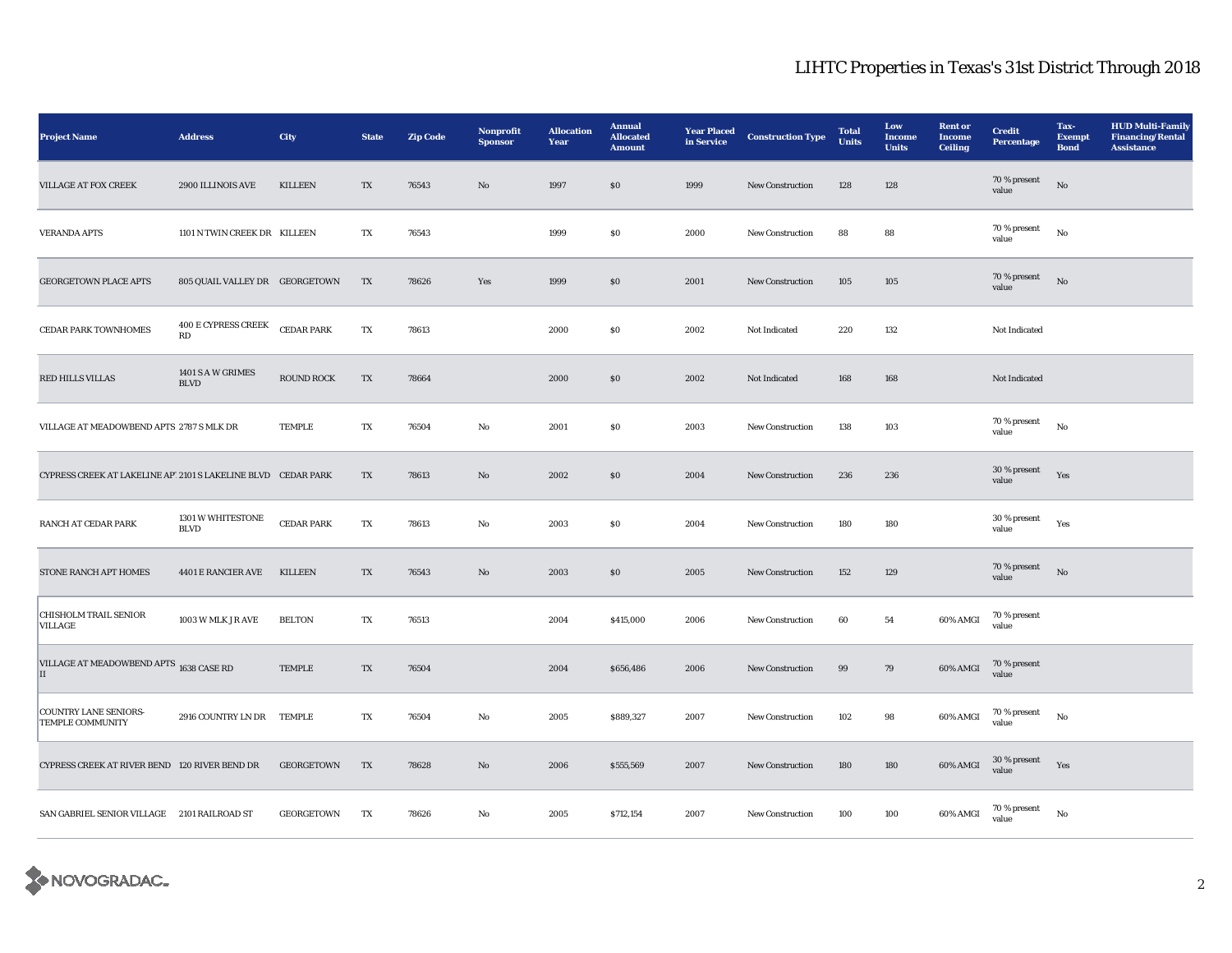| <b>Project Name</b>                                   | <b>Address</b>                                                | <b>City</b>       | <b>State</b>            | <b>Zip Code</b> | Nonprofit<br><b>Sponsor</b> | <b>Allocation</b><br>Year | <b>Annual</b><br><b>Allocated</b><br><b>Amount</b> | <b>Year Placed</b><br>in Service | <b>Construction Type</b>  | <b>Total</b><br><b>Units</b> | Low<br>Income<br><b>Units</b> | <b>Rent</b> or<br><b>Income</b><br><b>Ceiling</b> | <b>Credit</b><br><b>Percentage</b> | Tax-<br><b>Exempt</b><br><b>Bond</b> | <b>HUD Multi-Family</b><br><b>Financing/Rental</b><br><b>Assistance</b> |
|-------------------------------------------------------|---------------------------------------------------------------|-------------------|-------------------------|-----------------|-----------------------------|---------------------------|----------------------------------------------------|----------------------------------|---------------------------|------------------------------|-------------------------------|---------------------------------------------------|------------------------------------|--------------------------------------|-------------------------------------------------------------------------|
| <b>GARDENS OF TAYLOR</b>                              | 319 SLOAN ST                                                  | TAYLOR            | TX                      | 76574           | $\mathbf{N}\mathbf{o}$      | 2005                      | \$275,212                                          | 2007                             | New Construction          | 36                           | 36                            | 60% AMGI                                          | $70\,\%$ present<br>value          | No                                   |                                                                         |
| <b>RIDGE POINTE APTS</b>                              | 1900 BACON RANCH RD KILLEEN                                   |                   | TX                      | 76542           |                             | Insufficient<br>Data      | $\$0$                                              | Insufficient<br>Data             | Not Indicated             | 159                          | $\bf{0}$                      |                                                   | Not Indicated                      |                                      |                                                                         |
| SAN GABRIEL CROSSING                                  | 155 HILLCREST LN                                              | LIBERTY HILL      | $\mathbf{T} \mathbf{X}$ | 78642           | No                          | 2009                      | \$0\$                                              | Insufficient<br>Data             | Not Indicated             | 76                           | 76                            |                                                   | 60% AMGI Not Indicated No          |                                      |                                                                         |
| THE GRAND RESERVE SENIORS-<br>TEMPLE COMMUNITY        | 2816 COUNTRY LN DR TEMPLE                                     |                   | TX                      | 76504           |                             | Insufficient<br>Data      | $\$0$                                              | Insufficient<br>Data             | Not Indicated             | 98                           | $\bf{0}$                      |                                                   | Not Indicated                      |                                      |                                                                         |
| TREMONT APTS                                          | 1700 BACON RANCH RD KILLEEN                                   |                   | TX                      | 76542           | No                          | 2009                      | $\boldsymbol{\mathsf{S}}\boldsymbol{\mathsf{0}}$   | Insufficient<br>Data             | Not Indicated             | 112                          | 112                           |                                                   | 60% AMGI Not Indicated             | N <sub>0</sub>                       |                                                                         |
| PRAIRIE VILLAGE (ROGERS)                              | 611 PAUL ST                                                   | <b>ROGERS</b>     | TX                      | 76569           | No                          | 2009                      | $\boldsymbol{\mathsf{S}}\boldsymbol{\mathsf{0}}$   | Insufficient<br>Data             | Not Indicated             | 24                           | 24                            |                                                   | 60% AMGI Not Indicated             | No                                   |                                                                         |
| STEPPING STONE & TAYLOR SQUA1005 COTTONBOWL DR TAYLOR |                                                               |                   | TX                      | 76574           | No                          | 2012                      | \$88,963                                           | Insufficient<br>Data             | Not Indicated             | 96                           | 96                            | 60% AMGI                                          | 70 % present<br>value              | No                                   | No                                                                      |
| GEORGETOWN SQUARE APARTME 206 ROYAL DR.               |                                                               | <b>GEORGETOWN</b> | TX                      | 78626           | No                          | 2015                      | $\boldsymbol{\mathsf{S}}\boldsymbol{\mathsf{0}}$   | Insufficient<br>Data             | Acquisition and Rehab 55  |                              | 55                            | 60% AMGI TCEP only                                |                                    | No                                   | No                                                                      |
| <b>STILLHOUSE FLATS</b>                               | NEQ OF CEDAR KNOB<br>RD AND STILLHOUSE<br><b>LAKE RD</b>      | HARKER HEIGHTS TX |                         | 76548           | No                          | 2015                      | $\$0$                                              | Insufficient<br>Data             | Acquisition and Rehab 96  |                              | 88                            | 60% AMGI TCEP only                                |                                    | No                                   | $\rm No$                                                                |
| TUCKAWAY APARTMENTS                                   | 1740 BAGDAD ROAD                                              | <b>CEDAR PARK</b> | TX                      | 78613           | No                          | 2015                      | <b>SO</b>                                          | Insufficient<br>Data             | Acquisition and Rehab 256 |                              | 256                           | 60% AMGI TCEP only                                |                                    | No                                   | No                                                                      |
| HAVENS OF HUTTO                                       | SE CORNER OF COUNTY<br>ROAD 1660 AND<br><b>COUNTY ROAD137</b> | <b>HUTTO</b>      | TX                      | 78634           | No                          | 2016                      | $\$0$                                              | Insufficient<br>Data             | New Construction          | 70                           | $35\,$                        |                                                   | 60% AMGI Not Indicated No          |                                      |                                                                         |
| <b>HYDE ESTATES</b>                                   | SEC OF FM 3470 AND<br>CUNNINGHAM RD.                          | <b>KILLEEN</b>    | TX                      | 76542           | No                          | 2016                      | \$0\$                                              | Insufficient<br>Data             | New Construction          | 76                           | 75                            | 60% AMGI                                          | 70 % present<br>value              | $\rm No$                             |                                                                         |
| <b>KAIA POINTE</b>                                    | 4900 BLOCK OF<br>WILLIAMS DR, S OF<br>CASA LOMA CIR           | <b>GEORGETOWN</b> | TX                      | 78633           | No                          | 2016                      | \$0                                                | Insufficient<br>Data             | <b>New Construction</b>   | 102                          | 80                            | 60% AMGI                                          | 70 % present<br>value              | $\rm No$                             |                                                                         |
| LIVE OAK APARTMENTS                                   | 4121 WILLIAMS DR.                                             | <b>GEORGETOWN</b> | TX                      | 78628           | $\rm No$                    | 2016                      | $\$0$                                              | Insufficient<br>Data             | New Construction          | 108                          | 108                           | 60% AMGI                                          | 70 % present<br>value              | $\rm No$                             |                                                                         |

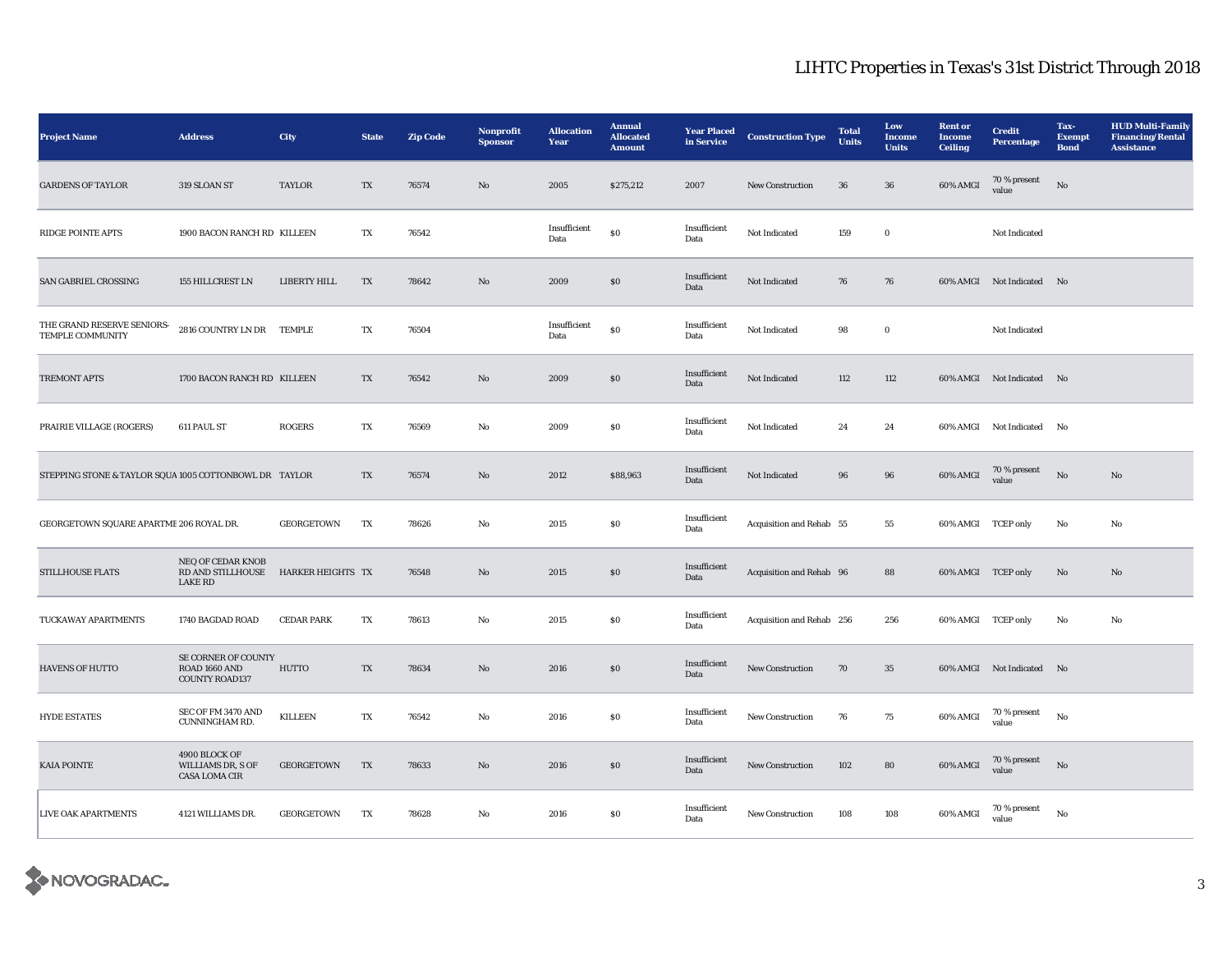| <b>Project Name</b>                         | <b>Address</b>                                           | City              | <b>State</b> | <b>Zip Code</b> | Nonprofit<br><b>Sponsor</b> | <b>Allocation</b><br>Year | <b>Annual</b><br><b>Allocated</b><br><b>Amount</b> | <b>Year Placed</b><br>in Service | <b>Construction Type</b>  | <b>Total</b><br><b>Units</b> | Low<br><b>Income</b><br><b>Units</b> | <b>Rent or</b><br><b>Income</b><br><b>Ceiling</b> | <b>Credit</b><br><b>Percentage</b> | Tax-<br><b>Exempt</b><br><b>Bond</b> | <b>HUD Multi-Family</b><br><b>Financing/Rental</b><br><b>Assistance</b> |
|---------------------------------------------|----------------------------------------------------------|-------------------|--------------|-----------------|-----------------------------|---------------------------|----------------------------------------------------|----------------------------------|---------------------------|------------------------------|--------------------------------------|---------------------------------------------------|------------------------------------|--------------------------------------|-------------------------------------------------------------------------|
| <b>MERRITT HERITAGE</b>                     | 4700 WILLIAMS DRIVE GEORGETOWN                           |                   | TX           | 78633           | No                          | 2018                      | $\$0$                                              | Insufficient<br>Data             | New Construction          | 244                          | 122                                  | 60% AMGI                                          | 70 % present<br>value              | $_{\rm No}$                          |                                                                         |
| <b>ROUND ROCK OAK GROVE</b>                 | 900 WESTWOOD DR                                          | <b>ROUND ROCK</b> | TX           | 78681           | $\rm No$                    | 2017                      | ${\bf S0}$                                         | Insufficient<br>Data             | Acquisition and Rehab 24  |                              | 24                                   | 60% AMGI                                          | 70 % present<br>value              |                                      |                                                                         |
| <b>WESTWIND OF KILLEEN</b>                  | NWC OF TRIMMIER AT<br>E STAN SCHLUETER<br>LOOP (FM 3470) | <b>KILLEEN</b>    | TX           | 76542           | $\rm No$                    | 2017                      | $\$0$                                              | Insufficient<br>Data             | New Construction          | 110                          | 88                                   | 60% AMGI                                          | 70 % present<br>value              |                                      |                                                                         |
| <b>HILLS AT LEANDER</b>                     | 960 MERRILL DRIVE                                        | <b>LEANDER</b>    | TX           | 78641           | No                          | 2018                      | $\$0$                                              | Insufficient<br>Data             | <b>New Construction</b>   | 228                          | 171                                  | 60% AMGI                                          | 30 % present<br>value              |                                      |                                                                         |
| <b>WAYMAN MANOR</b>                         | <b>1811 E AVE K</b>                                      | <b>TEMPLE</b>     | TX           | 76501           | No                          | 1987                      | \$0                                                | 1987                             | Acquisition and Rehab 160 |                              | 160                                  |                                                   | Not Indicated                      |                                      |                                                                         |
| 1301 CAROL WAY                              | 1301 CAROL WAY                                           | <b>KILLEEN</b>    | TX           | 76541           | $\rm No$                    | 1988                      | $\$0$                                              | 1988                             | Acquisition and Rehab 1   |                              | $\mathbf{1}$                         |                                                   | Not Indicated                      |                                      |                                                                         |
| <b>SISSOM ROAD</b>                          | 710 SISSOM RD                                            | <b>KILLEEN</b>    | TX           | 76541           | No                          | 1988                      | $\$0$                                              | 1988                             | Acquisition and Rehab 1   |                              | $\mathbf{1}$                         |                                                   | Not Indicated                      |                                      |                                                                         |
| <b>KYLE BUILDING</b>                        | 111 N MAIN ST                                            | TEMPLE            | TX           | 76501           | No                          | 1989                      | $\$0$                                              | 1989                             | Acquisition and Rehab 61  |                              | 61                                   |                                                   | Not Indicated                      |                                      |                                                                         |
| ROUND ROCK VILLAGE OAK APTS 900 WESTWOOD DR |                                                          | <b>ROUND ROCK</b> | TX           | 78681           | No                          | 1989                      | \$0                                                | 1991                             | Acquisition and Rehab 23  |                              | 23                                   |                                                   | Not Indicated                      |                                      |                                                                         |
| <b>CRYSTAL FALLS VILLAGE</b>                | 202 CRYSTAL FALLS<br><b>PKWY</b>                         | <b>LEANDER</b>    | ${\rm TX}$   | 78641           | No                          | 1992                      | $\$0$                                              | 1992                             | New Construction          | 36                           | ${\bf 36}$                           |                                                   | Not Indicated                      |                                      |                                                                         |
| <b>NORTHWEST APARTMENTS</b>                 | 1623 NORTHWEST BLVD GEORGETOWN                           |                   | TX           | 78628           | No                          | 1991                      | \$0                                                | 1993                             | Acquisition and Rehab 24  |                              | 24                                   | 60% AMGI TCEP only                                |                                    | No                                   | No                                                                      |
| <b>STEPPING STONE APTS</b>                  | 2501 DAVIS ST                                            | <b>TAYLOR</b>     | TX           | 76574           | No                          | 1992                      | \$0                                                | 1994                             | <b>New Construction</b>   | 44                           | 44                                   |                                                   | Not Indicated                      |                                      |                                                                         |
| <b>TAMARIC APTS</b>                         | 1507 CEDAR PARK DR                                       | <b>CEDAR PARK</b> | TX           | 78613           | $\rm No$                    | 1996                      | $\$0$                                              | 1997                             | Acquisition and Rehab 24  |                              | 24                                   |                                                   | $30$ % present<br>value            | $\rm No$                             |                                                                         |
| OAKS AT GEORGETOWN APARTME 550 W 22ND ST    |                                                          | GEORGETOWN        | TX           | 78626           | No                          | 1996                      | $\$0$                                              | 1997                             | New Construction          | 192                          | 192                                  |                                                   | $70\,\%$ present<br>value          | $\mathbf{No}$                        | $_{\rm No}$                                                             |